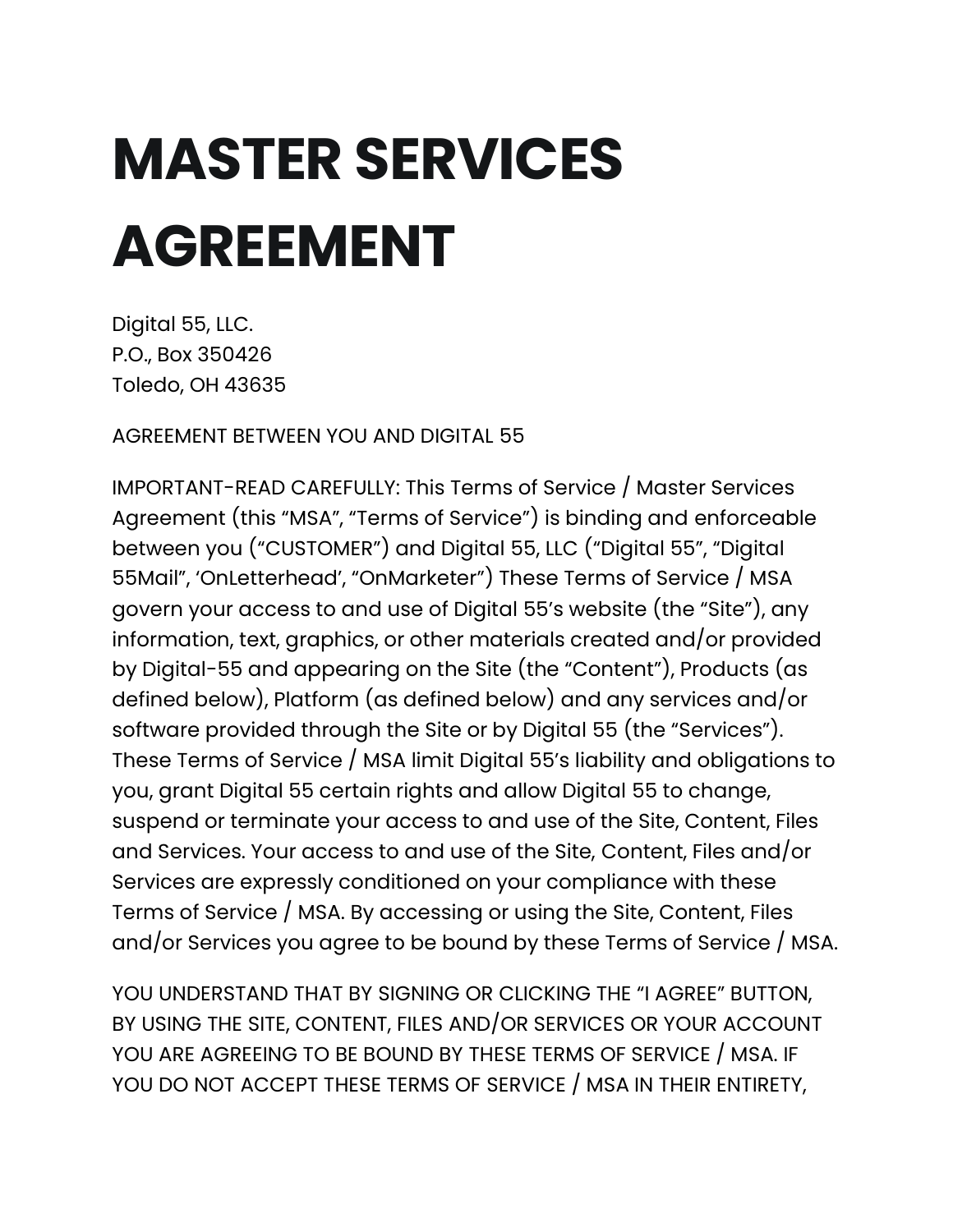YOU MAY NOT ACCESS OR USE THE SITE, CONTENT, FILES OR SERVICES. You are specifically agreeing to a limit of our obligations and liability as referenced in the following Sections: Us of Site at Your Own Risk, Digital 55 is Available "AS IS" and Limitation of Liability. Further, you are specifically agreeing to arbitration, on an individual basis, in the event of a dispute between us in the following Section: Controlling Law, Arbitration, Class Action Waiver and Jurisdiction. If you agree to these Terms of Service / MSA on behalf of a business, you represent and warrant that you have the authority to bind that business to these Terms of Service / MSA and your agreement to these terms will be treated as the agreement of the business. In that event, "you" and "your" will refer and apply to that business.

This MSA includes the General Terms and Conditions set forth on the following pages and all terms and conditions set forth in all Product Addenda specific to the Products purchased as part of Your subscription. The parties' complete agreement with respect to the subject matter set forth in the Proposals, or Online Subscription executed by the parties during the Term includes this MSA (including all applicable Product Addenda) and all such Proposals or Online Subscription, all of which shall be hereinafter referenced as the "Agreement". You expressly agree that the terms and conditions of this MSA shall govern all Products and Services provided to You during the Term and are a material part of Digital 55's agreement to provide such Products and Services, whether or not the same is made express at the time of provision.

Digital 55 hereby agrees to make the Products and/or Services described in each Addendum or subscription hereto available to You, and You agree to purchase such Products and/or Services from Digital 55, subject to the terms and conditions of the Agreement.

This MSA was last updated on October 1, 2020. It is effective between You and Digital 55 as of the date of You accepting this MSA.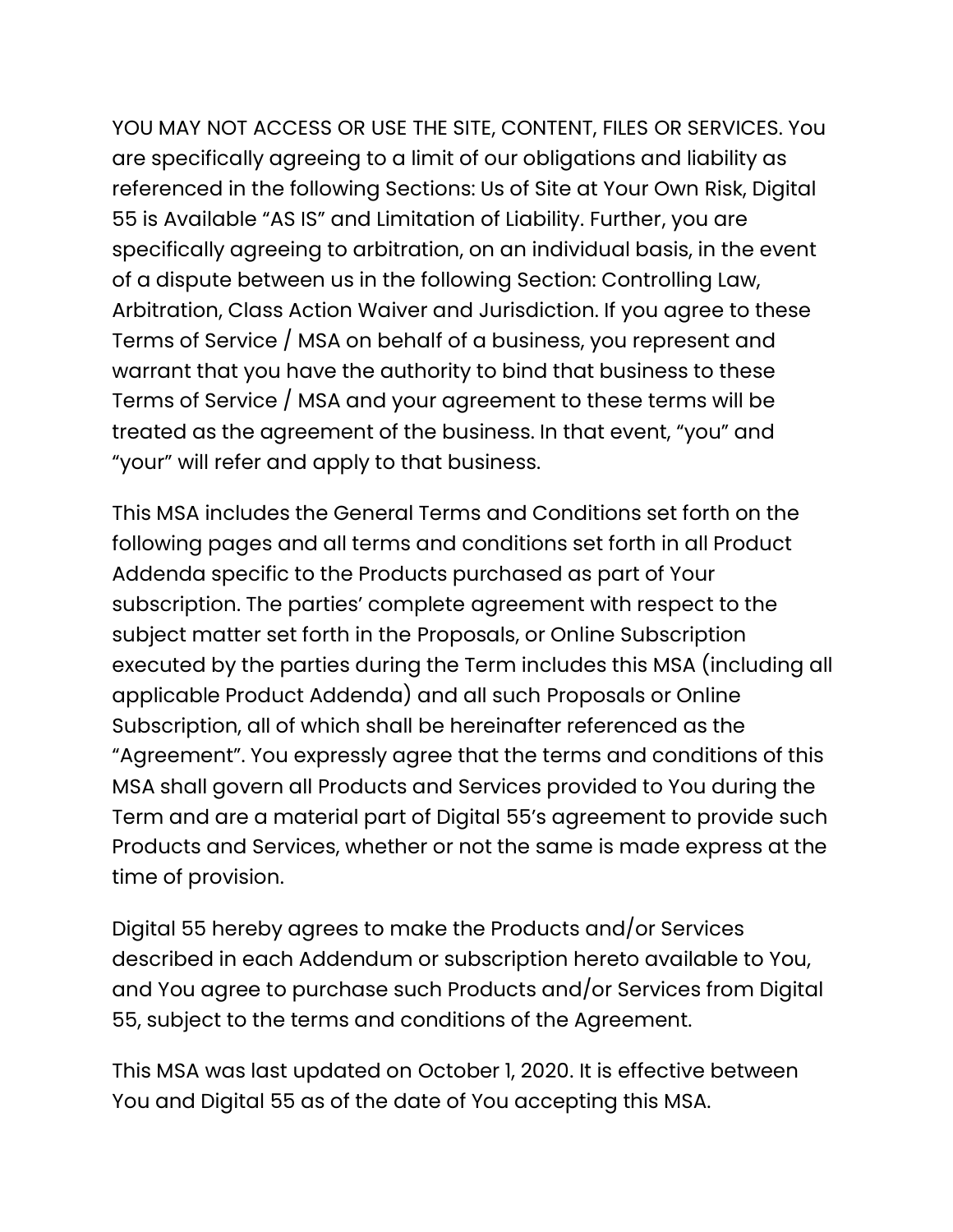# GENERAL TERMS AND CONDITIONS

DEFINITIONS The following Definitions are used throughout the "Terms of Service" / "Master Services Agreement" document. "Affiliate" shall mean, with respect to a party, any entity that directly or indirectly controls, is controlled by, or is under common control with such party, where "control" (or variants of it) shall mean the ability (whether directly or indirectly) to direct the affairs of another by means of ownership, contract or otherwise.

"Applicable Law" shall mean any international, federal, state, or local statute, regulation, or ordinance, expressly including without limitation those relating to individual privacy or the distribution of email and other one-to-one digital messages.

"Confidential Information" shall have the meaning set forth in Section 6.

"Data" shall mean all data and other information uploaded by Customer to the Platform or to a Product.

"Malicious Code" shall mean viruses, worms, time bombs, Trojan horses and other harmful or destructive code, files, scripts, agents, or programs.

"Subscription" a paid license to use Digital 55 Product for a defined period of time, typically 1 month.

"Proposal" shall mean the proposal documents for Customer's purchases of Products or Services from Digital 55 that are executed by the parties from time to time, which shall be governed by the terms of this MSA.

"Platform" shall mean Digital 55's cross-channel interactive marketing platform.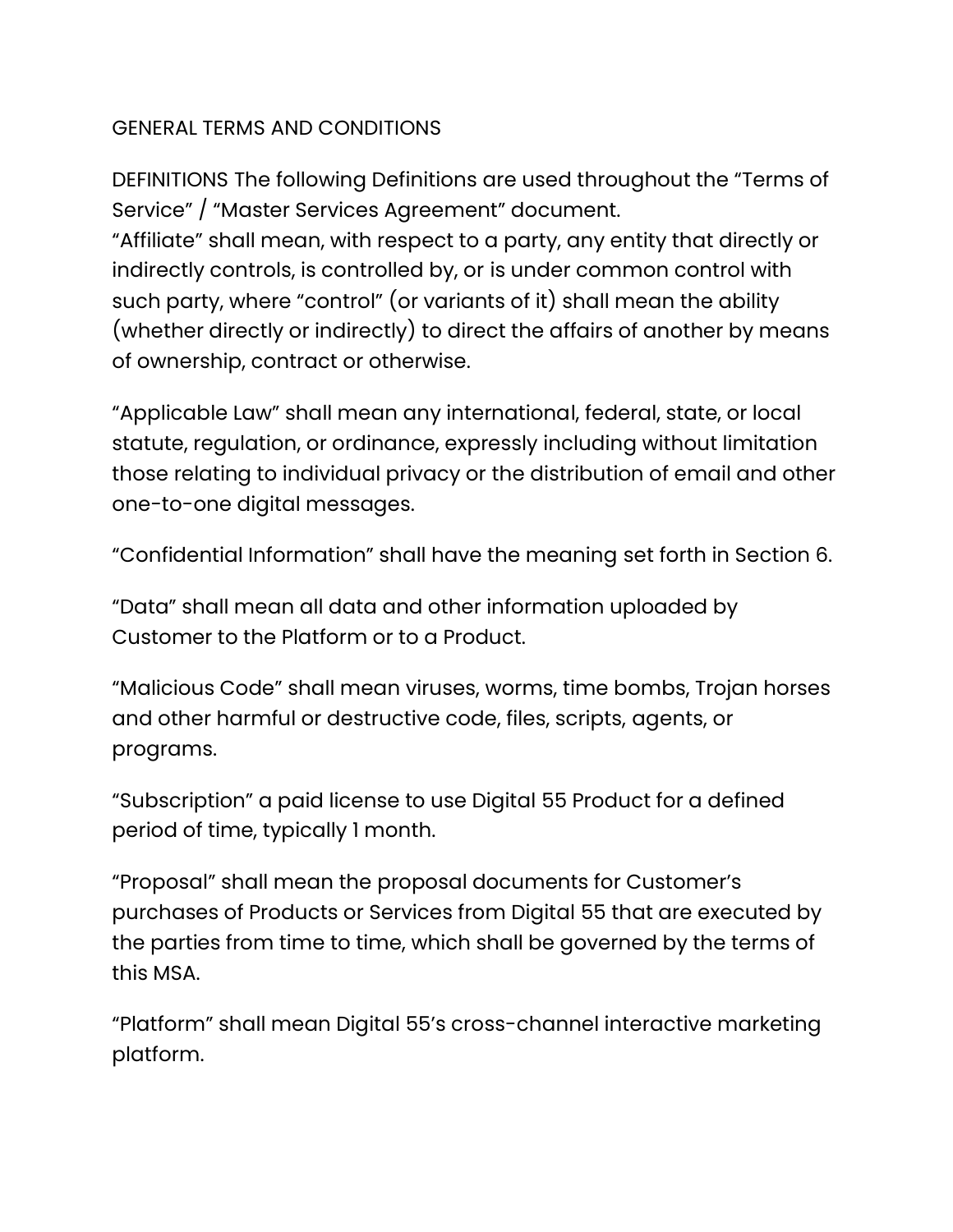"Product" shall mean a specific feature (e.g., Email, Mobile, SMS, MMS, Data Encryption, Data Transmission, Data Access, Data Storage, Social, Sites, Micro Sites or Personal URLs ("PURLS")) purchased as part of Customer's subscription to the Platform.

"Services" shall mean the implementation, integration, consulting, and/or similar services described in a Statement of Work or Subscription and provided by Digital 55 employees and subcontractors in support of Customer's use of the Platform or a Product.

"Start Date" shall mean the date on which Digital 55 shall make the Platform, or a Product, available to Customer as set forth in an applicable Proposal or Subscription.

"Statement of Work" or "SOW" shall mean the document describing the scope and schedule of Services, if any, to be performed by Digital 55 for Customer. An SOW may be a stand-alone document or incorporated into a Proposal or Subscription and shall be governed by the terms of this MSA.

"Subscription Term" shall mean the subscription period set forth on an applicable Proposal. "Term" shall have the meaning set forth in Section 10.1.

ORDERS BY CUSTOMER AFFILIATES. This MSA enables Customer, on behalf of itself or one or more of its Affiliates, and/or any of its Affiliates, on their own behalf, to execute Proposals or SOWs with Digital 55 under the terms hereof. Each Proposal and/or SOW executed by a Customer Affiliate constitutes an independent contract between Digital 55 and the Customer Affiliate executing the Proposal and/or SOW (a "Participating Affiliate"). Customer agrees that execution of an Proposal or SOW by a Participating Affiliate shall represent such Participating Affiliate's independent acceptance of, and agreement to be bound by, the terms and conditions of this MSA.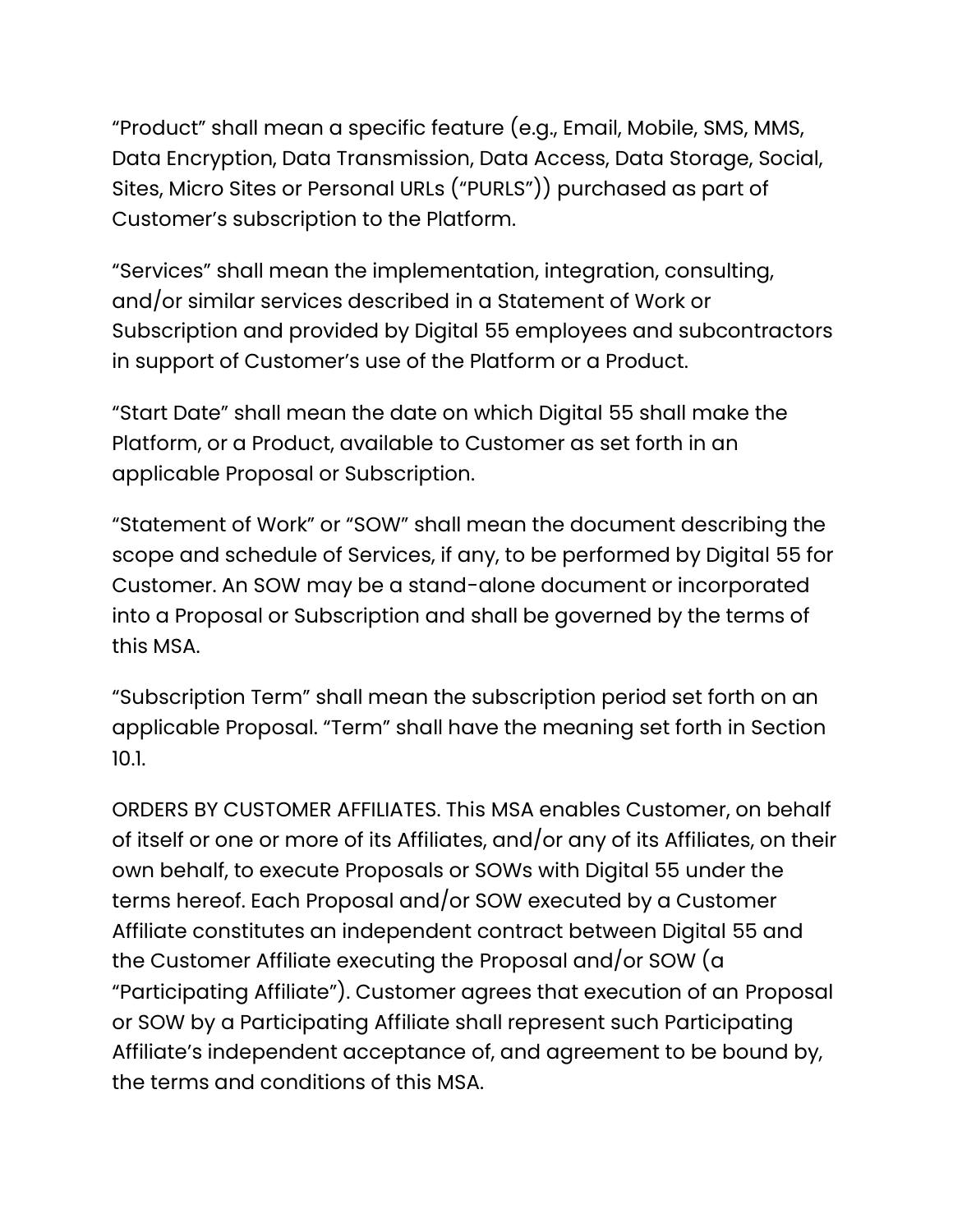## USE OF THE PLATFORM

3.1 Digital 55 Responsibilities. Digital 55 shall: (a) make the Platform available to Customer in a manner that is consistent with generally accepted industry standards; (b) use commercially reasonable efforts to ensure that the Platform performs in material compliance with any documentation or user guides provided to Customer; (c) provide standard support to Customer at no additional charge and (d) use commercially reasonable efforts to make the Platform available 24 hours a day, seven days a week, except for: (i) planned downtime (for which Digital 55 shall make good faith efforts to give at least five business days' notice and which Digital 55 shall schedule to the extent reasonably practicable during the weekend hours from 10:00 p.m. ET Friday to 4:00 a.m. ET Saturday); or (ii) any unavailability caused by a Force Majeure Event.

3.2 Customer Responsibilities. Customer is responsible for all activities that occur in Customer's account(s). Customer shall: (a) have sole responsibility for the accuracy, quality, integrity, legality, reliability, and appropriateness of all Data; (b) prevent unauthorized access to, or use of, the Platform, and notify Digital 55 promptly of any such unauthorized access or use of which Customer or any of its Affiliates become aware; (c) ensure that a user login is only used by one person (a single login shared by multiple persons is not permitted); (d) maintain the security of its users' account names and passwords; and (e) comply with Applicable Law with respect to Data and when using the Platform.

3.3 Use Guidelines. Customer shall not, and shall not permit any third party to: (a) license, sublicense, sell, resell, rent, lease, transfer, assign, distribute, time share or otherwise commercially exploit or make the Platform available to any third party except as permitted by this MSA; (b) send via, upload to, or store within the Platform any Malicious Code; (c) interfere with or disrupt the integrity or performance of the Platform or any parties' or third party's data contained therein; or (d) attempt to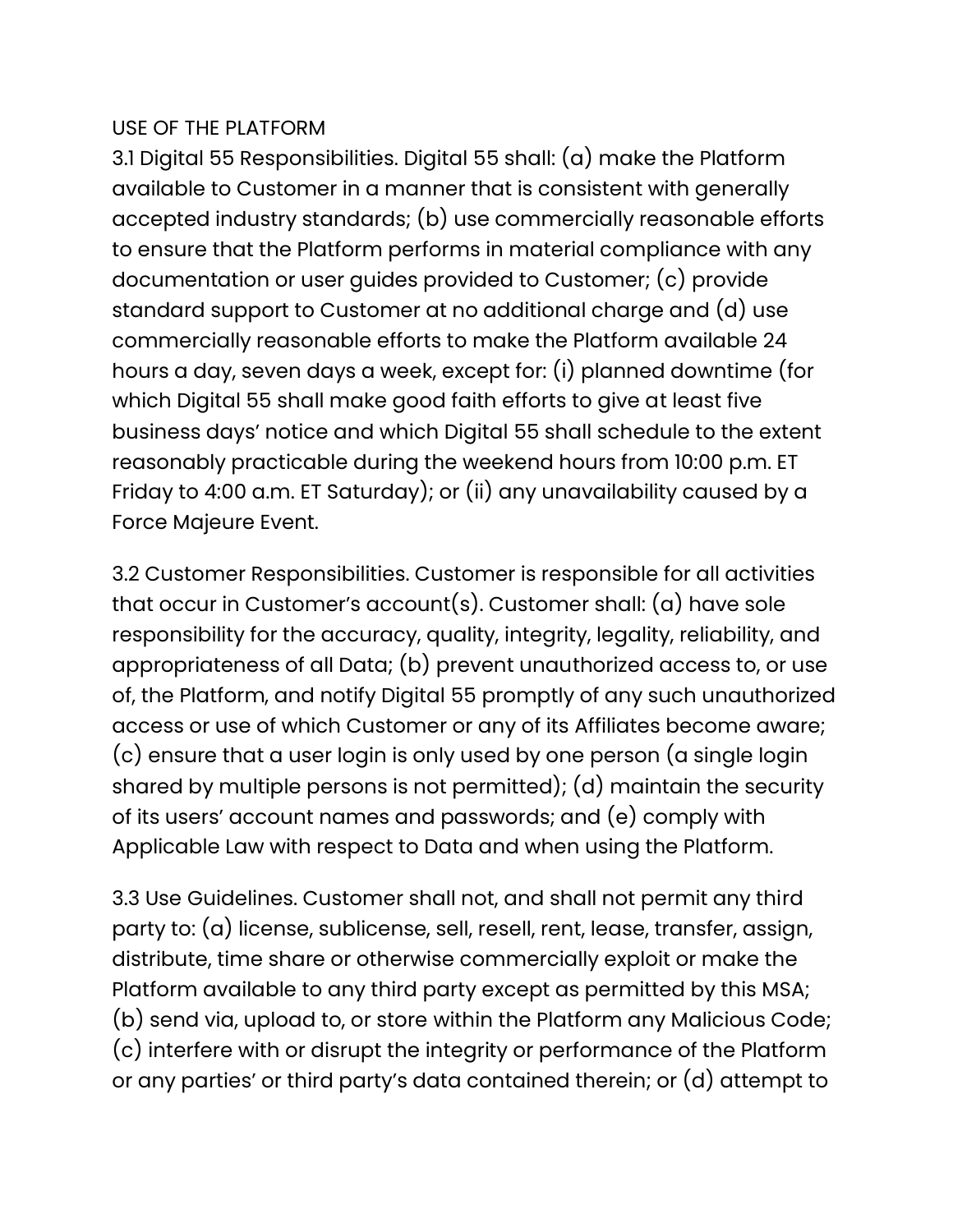gain unauthorized access to the Platform or its related systems or networks.

#### FEES & PAYMENT

4.1 Fees & Expenses. Customer shall be obligated to pay all fees specified in all Proposals and/or SOWs and/or Subscriptions executed under this MSA. Customer shall reimburse Digital 55 for all reasonable, pre-approved travel and out-of-pocket expenses incurred in connection with Digital 55's performance of Services. Digital 55 reserves the right to terminate and/or modify the terms of use of your Account at any time without notice.

Digital 55 may automatically bill your credit card each month or year on the calendar day corresponding to the commencement of your paid account. You acknowledge that the amount billed each month or year may vary for reasons that include changes due to promotional offers or changes in your account. You authorize us to charge your credit card or banking account for such varying amounts. You further authorize us to charge your credit card or bank account, at our sole discretion, for any additional product(s) or service(s) you request or consume while using the Platform, Product or Service at the time they are performed (in the case of Services) or consumed or enabled (in the case of Products). Digital 55 may also periodically authorize your credit card in anticipation of account or related charges. All fees and charges are nonrefundable and there are no refunds or credits for partially used periods.

In the event of any change in fees and charges, we will give you 30 days advance notice of these changes by email. If you want to use a different credit card or if there is a change in your credit card validity or expiration date, you may edit your information by accessing your account or by contacting us directly. If your credit card reaches its expiration date and you have not updated your billing information Digital 55 reserves the right to restrict access to or terminate your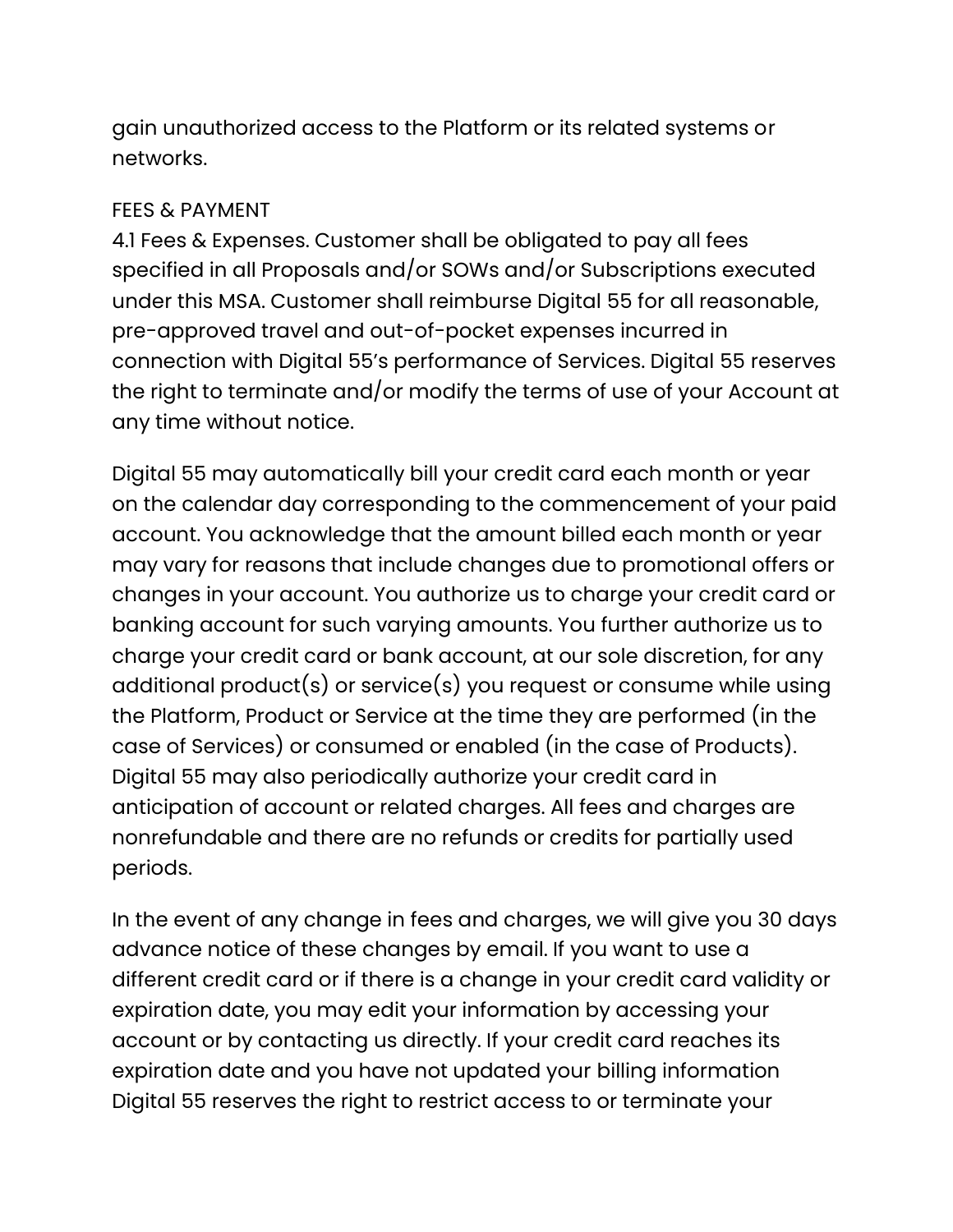account until such time as the billing information has been updated and all pending invoices are settled. Your continued use of the Digital 55 Product constitutes your authorization for us to continue billing that credit card and you remain responsible for any uncollected amounts. It is your responsibility to keep your contact information and payment information current and updated.

4.2 Overdue Payments. Customer's failure to timely pay any fees and expenses that are not the subject of a good faith dispute of which Customer notifies Digital 55 in a detailed writing ("Undisputed Fees") shall constitute a material breach of the Agreement. If any amounts for which Customer is responsible are overdue, then Digital 55 may provide Customer with written or electronic notice of the same (a "Late Notice"). If Customer fails to pay all overdue amounts within 10 business days after Customer's receipt of the Late Notice, then Digital 55 may, in addition to any of its other rights or remedies, suspend access to the Platform and/or Products and/or its provision of Services until all overdue amounts are paid in full. If Customer fails to pay all overdue amounts within 30 days after Customer's receipt of the Late Notice, then Digital 55: (a) may terminate the Agreement, including all outstanding Proposals and SOWs; (b) shall be entitled to recover from Customer (i) interest on all overdue amounts at the lower of a rate of 1.5% per month or the maximum rate permitted by law ("Interest"); and (ii) all fees and costs (including reasonable attorneys' fees, court costs and collection agency fees) incurred in seeking collection of such overdue amounts ("Collection Costs").

4.3 Taxes. Unless otherwise stated, Digital 55's fees do not include any direct or indirect local, state, federal or foreign taxes, levies, duties or similar governmental assessments of any nature, including valueadded, use or withholding taxes (collectively, "Taxes"). Customer is responsible for paying all Taxes associated with its purchases hereunder, excluding taxes based on Digital 55's net income or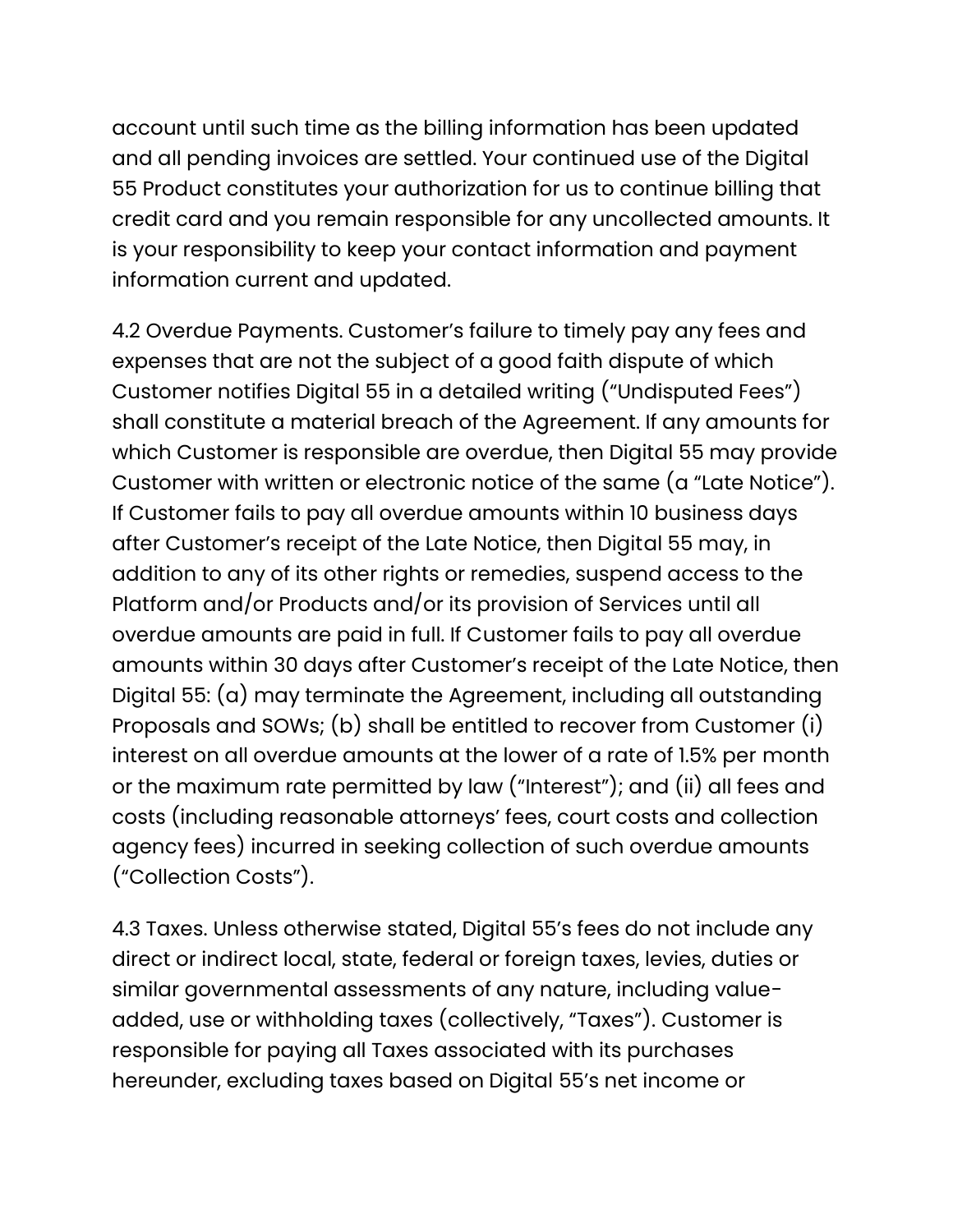property. If Digital 55 has the legal obligation to pay or collect Taxes for which Customer is responsible under this Section, the appropriate amount shall be invoiced to and paid by Customer, unless Customer provides Digital 55 with a valid tax exemption certificate authorized by the appropriate taxing authority.

4.4 Canceling Your Account. Your Digital 55 paid account will continue in effect and will auto renew unless and until you cancel your paid account, or we terminate it. You must cancel your paid account before it renews each month or year in order to avoid billing of the next month's or year's fees to your credit card. Digital 55 paid accounts are prepaid and are non-refundable. Digital 55 DOES NOT PROVIDE REFUNDS OR CREDITS FOR ANY PARTIAL MONTHS OR YEARS. Except as specifically set forth herein or on the Site, there are no refunds for any fees paid. YOU ARE SOLELY RESPONSIBLE FOR TERMINATING YOUR ACCOUNT AND THIS AGREEMENT. WE ARE NOT RESPONSIBLE FOR YOUR FAILURE TO PROPERLY TERMINATE YOUR ACCOUNT AND THIS AGREEMENT OR FOR ANY CREDIT CARD OR OTHER CHARGES OR FEES YOU INCUR AS A RESULT OF YOUR FAILURE TO PROPERLY TERMINATE YOUR ACCOUNT AND THIS AGREEMENT.

During the first 30 days of service, you may cancel your account at any time excluding individual websites and packages. Note that refunds will not be given for work done during this period. After the first 30 days of service, Digital 55 requires a 30-day written notice for account cancellation. At the time of cancellation your account will be billed for any and all existing and/or outstanding Product(s) and Service(s). You will be billed for any Product(s) or Service(s) consumed during the 30 day cancellation period.

Digital 55 will bill the monthly or yearly fees associated with your paid accounts to the credit card you provide to us during registration (or to a different credit card if you change your account information).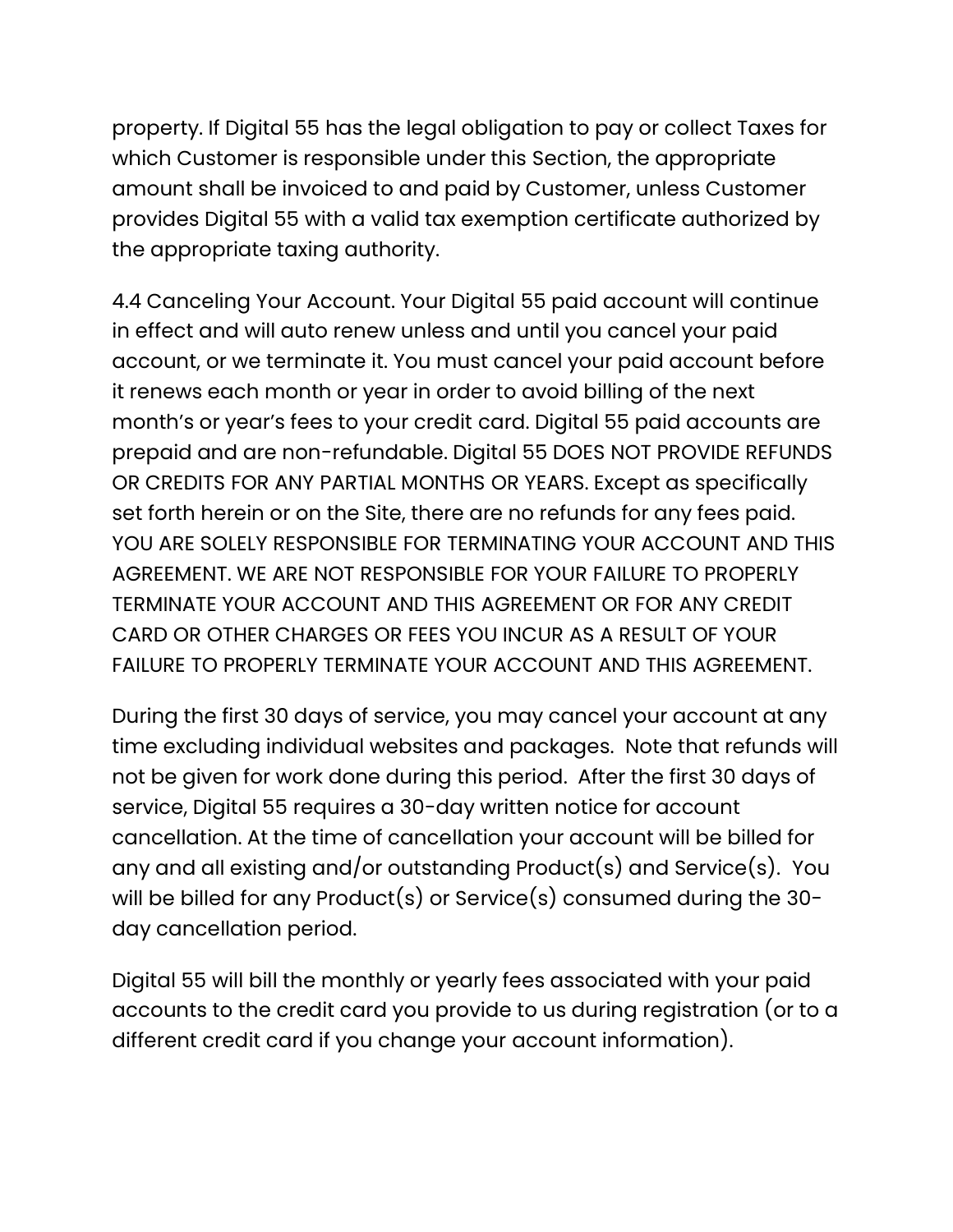By signing up for a Digital 55 paid accounts and providing Digital 55 with your payment account information, you hereby agree to these payment terms and conditions.

## PROPRIETARY RIGHTS

5.1 Restrictions. Customer shall not, and shall not permit any third party to: (a) modify, copy or create derivative works based on the Platform or Products; (b) frame or mirror any content forming part of the Platform or Products, other than on Customer's own intranets or otherwise for its own internal business purposes; (c) reverse engineer, de-compile, disassemble or otherwise attempt to discover the source code of the Platform or Products; or (d) access the Platform or Products in order to (i) build a competitive product or service, or (ii) copy any ideas, features, functions or graphics of the Platform or Products.

5.2 Digital 55's Intellectual Property. Digital 55 reserves all rights, title, and interest in and to the Platform, the Products, and the Services, including all related patent, copyright, trademark, and other intellectual property rights. No rights are granted to Customer hereunder other than as expressly set forth herein. In addition, Digital 55 shall own all rights, title, and interest, including all intellectual property rights, in and to any improvements to the Platform or Products, including without limitation those relating to any new programs, upgrades, modifications, refinements, feedback, comments or enhancements (collectively, "Improvements") developed by or for Digital 55 in connection with providing the Platform or Products to Customer, even when such Improvements result from Customer's request. To the extent, if any, that ownership in such Improvements does not automatically vest in Digital 55 by virtue of the Agreement or otherwise, Customer hereby transfers and assigns to Digital 55 all rights, title, and interest that Customer may have in and to such Improvements.

5.3 Customer's Intellectual Property. As between Digital 55 and Customer, Customer exclusively owns all rights, title, and interest in all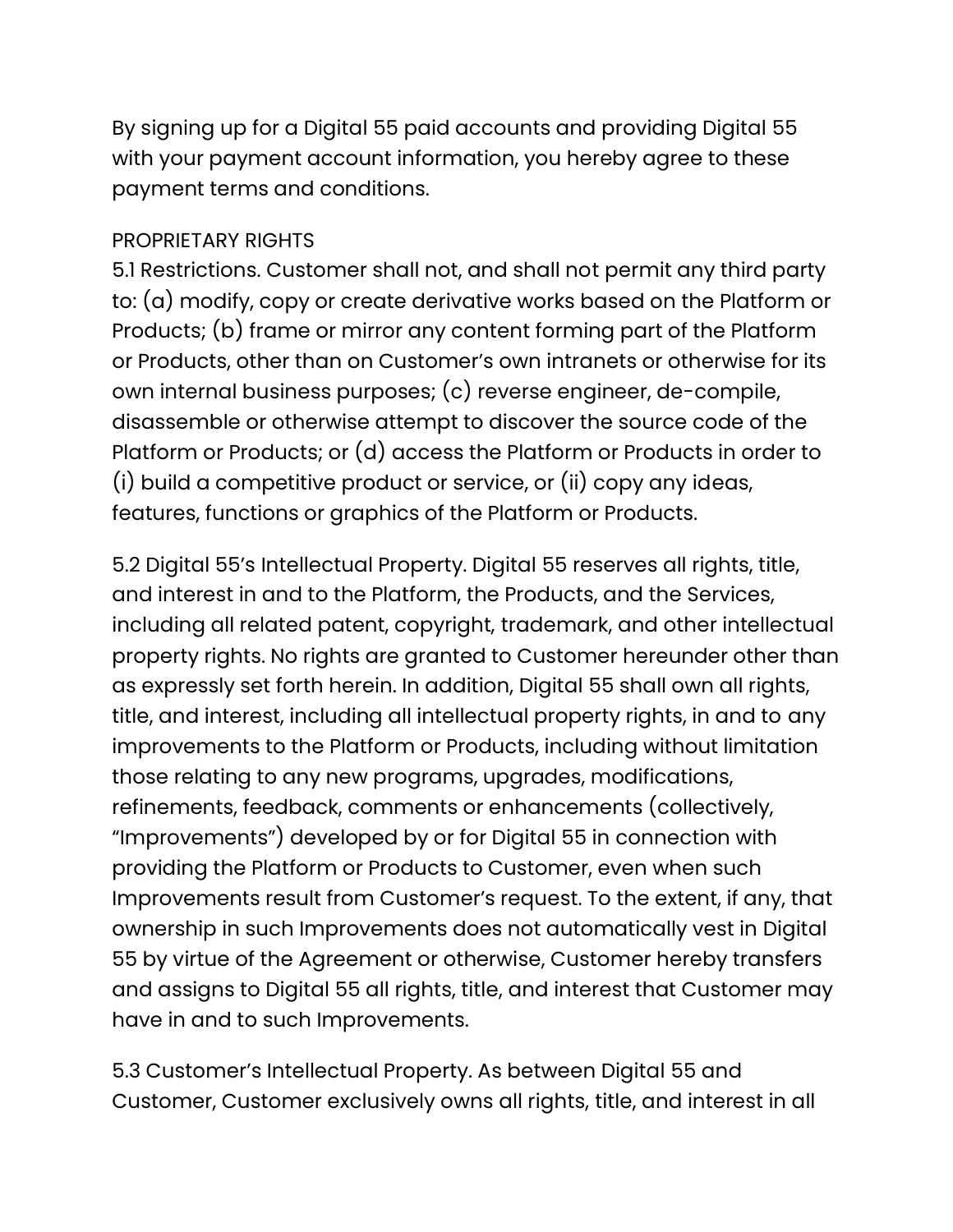customer Data. In exchange for a reduced cost(s) or free offering to use products, Customer will allow Digital 55 the right to utilize all data. In addition, all content created by, or by Digital 55 for, Customer during performance of the Services, including without limitation email templates, newsletters, distribution lists, links, images (excluding stock images), graphs and photos (the "Work Product"), shall be the sole and exclusive property of Customer. Digital 55 agrees that it will not use the same Work Product created for Customer under this Agreement for another Digital 55 customer; provided, however, that nothing in the preceding sentence shall be interpreted to preclude Digital 55 from using the same functionality, format, code, design, concepts, workflows, integrations or other ideas represented in the Work Product. Further, Digital 55 shall be allowed to utilize "meta-data" resulting from customer sends (specifically including "hard" and "soft" bounce data), feedback loops and reporting metrics, to optimize deliverability for Customer and for other Digital 55 Customers. For all other deliverables described in a Statement of Work which are not deemed Work Product, Digital 55 hereby grants Customer a limited, nonexclusive, nontransferable, revocable license to use such other deliverables during an applicable Subscription Term.

5.4 Publicity; Trademarks. Neither party may issue press releases or any other public announcement of any kind relating to the Agreement without the other party's prior written consent. Notwithstanding the foregoing, during an applicable Subscription Term, either party may include the names, trademarks and other logos of the other party (collectively the "Marks") in lists (including on its website) of customers or vendors in accordance with the other party's standard usage guidelines relating to its Marks. In addition, Digital 55 may use the Customer's Marks in connection with its authorized provision of the Platform and solely to the extent Customer has uploaded or incorporated such Marks into the form of communication to be delivered, and has initiated the distribution of the same, through its use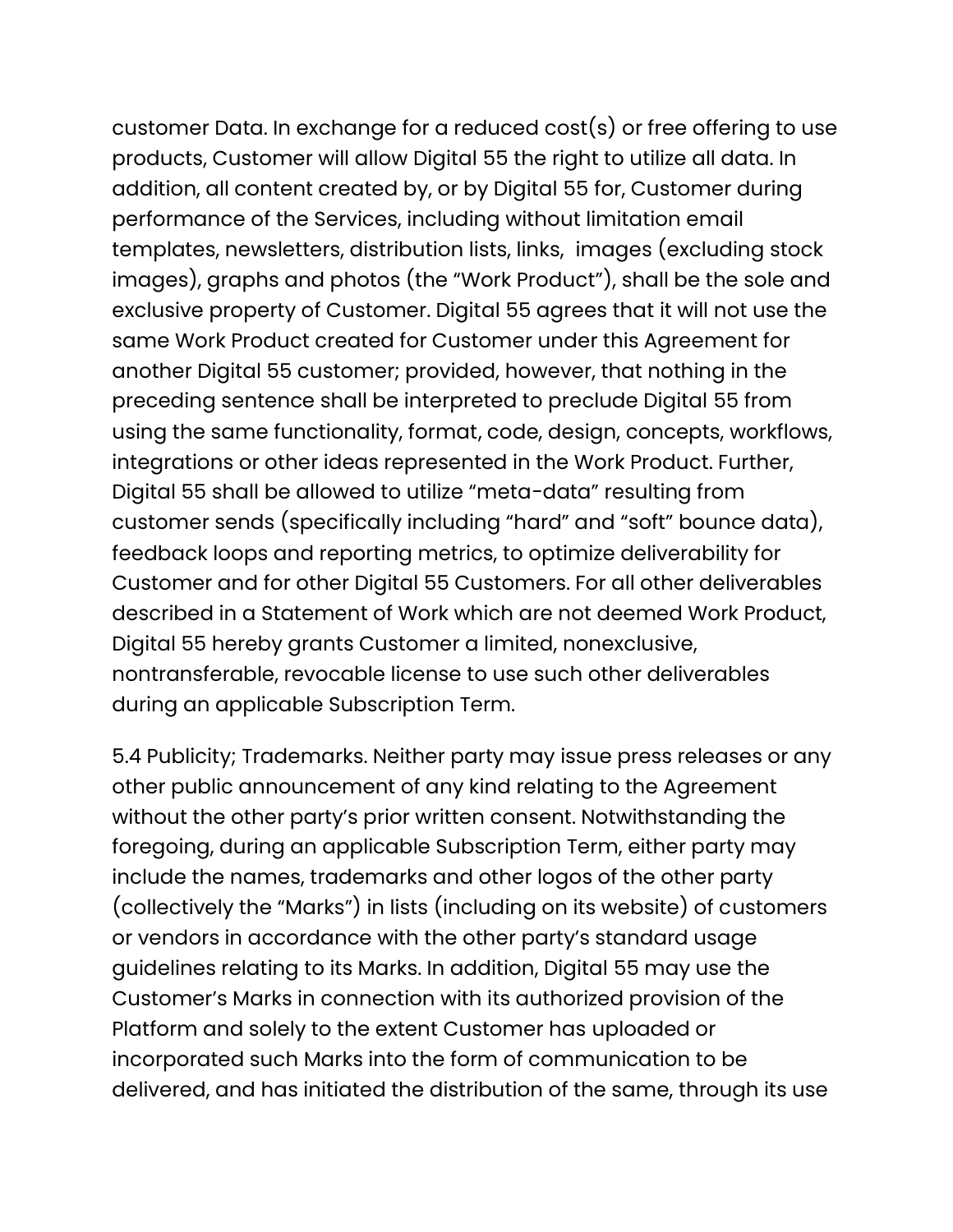of the Platform. Except as set forth herein, neither party may use the Marks of the other party without its prior written consent.

#### **CONFIDENTIALITY**

6.1 Definition of Confidential Information. "Confidential Information" means all confidential and proprietary information of a party ("Disclosing Party") disclosed to the other party ("Receiving Party") that (a) if disclosed orally is designated as confidential at the time of disclosure, (b) if disclosed in writing is marked as "Confidential" and/or "Proprietary", or (c) reasonably should be understood to be confidential given the nature of the information and the circumstances of disclosure. Confidential Information shall include, without limitation, the terms and conditions of the Agreement (including pricing and other terms reflected in all Proposals and SOWs), the Data, business and marketing plans, technology and technical information, financial information, business strategies, practices, procedures, methodologies, know-how, product designs, and business processes. Confidential Information (except for Data) shall not include any information that: (i) is or becomes generally known to the public without breach of any obligation owed to the Disclosing Party by the Receiving Party; (ii) was known to the Receiving Party prior to its disclosure by the Disclosing Party; (iii) was independently developed by the Receiving Party without use of the Confidential Information of the Disclosing Party; or (iv) is rightfully received from a third party not known by the Receiving Party to be subject to an obligation owed to the Disclosing Party.

6.2 Confidentiality. The Receiving Party shall use practices consistent with generally accepted industry standards to protect the security of Confidential Information it receives from the Disclosing Party and to prevent the disclosure or use any such Confidential Information for any purpose other than to fulfill the purpose of the Agreement. Notwithstanding the foregoing: (a) the Receiving Party may disclose such Confidential Information to its employees and that prior to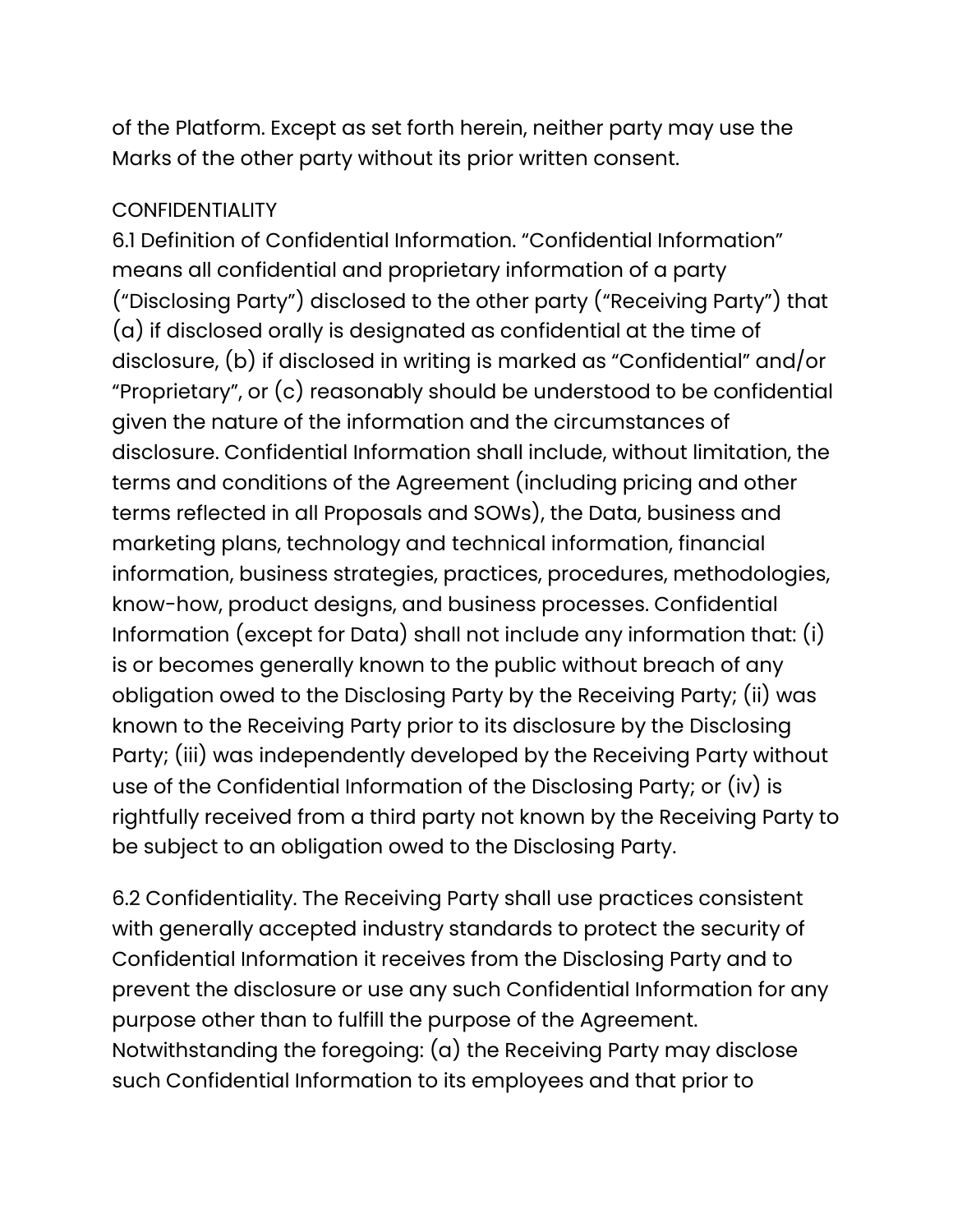disclosure it will cause such employees and contractors to agree to be bound by terms and conditions of confidentiality substantially similar to those in this MSA; and (b) each party may disclose the existence and terms of the Agreement: (i) in confidence, to a potential purchaser of or successor to any portion of such party's business; (ii) to its attorneys, accountants and other advisors having a need to know the same; and (iii) if necessary to enforce its rights under the Agreement, provided that the Receiving Party uses reasonable efforts to limit such disclosure and to obtain confidential treatment of, or a protective order governing, the terms of the Agreement.

6.3 Compelled Disclosure. If the Receiving Party is requested to, or subject to a legal obligation to, disclose Confidential Information of the Disclosing Party, it shall provide the Disclosing Party with notice of the same as early as reasonably practical (if legally permitted) and reasonable assistance, at Disclosing Party's cost, if the Disclosing Party wishes to contest the disclosure.

6.4 Remedies. If the Receiving Party discloses or uses (or threatens to disclose or use) any Confidential Information of the Disclosing Party in breach of the confidentiality protections hereunder, the Disclosing Party shall have the right, in addition to any other remedies available to it, to seek immediate injunctive relief to enjoin such acts, it being specifically acknowledged by the parties that any other available remedies may be inadequate. Customer acknowledges that Digital 55 is unable to guarantee absolute security of Data or Confidential Information and that Digital 55 has no liability to Customer for any unauthorized access or use of such Data or Information by a third party, or the corruption, deletion, destruction or loss of any such Data or Information, unless Digital 55's security practices are below generally accepted industry standards.

6.5 Survival. Notwithstanding the expiration or termination of this MSA for any reason, the obligations of confidentiality and non-use set forth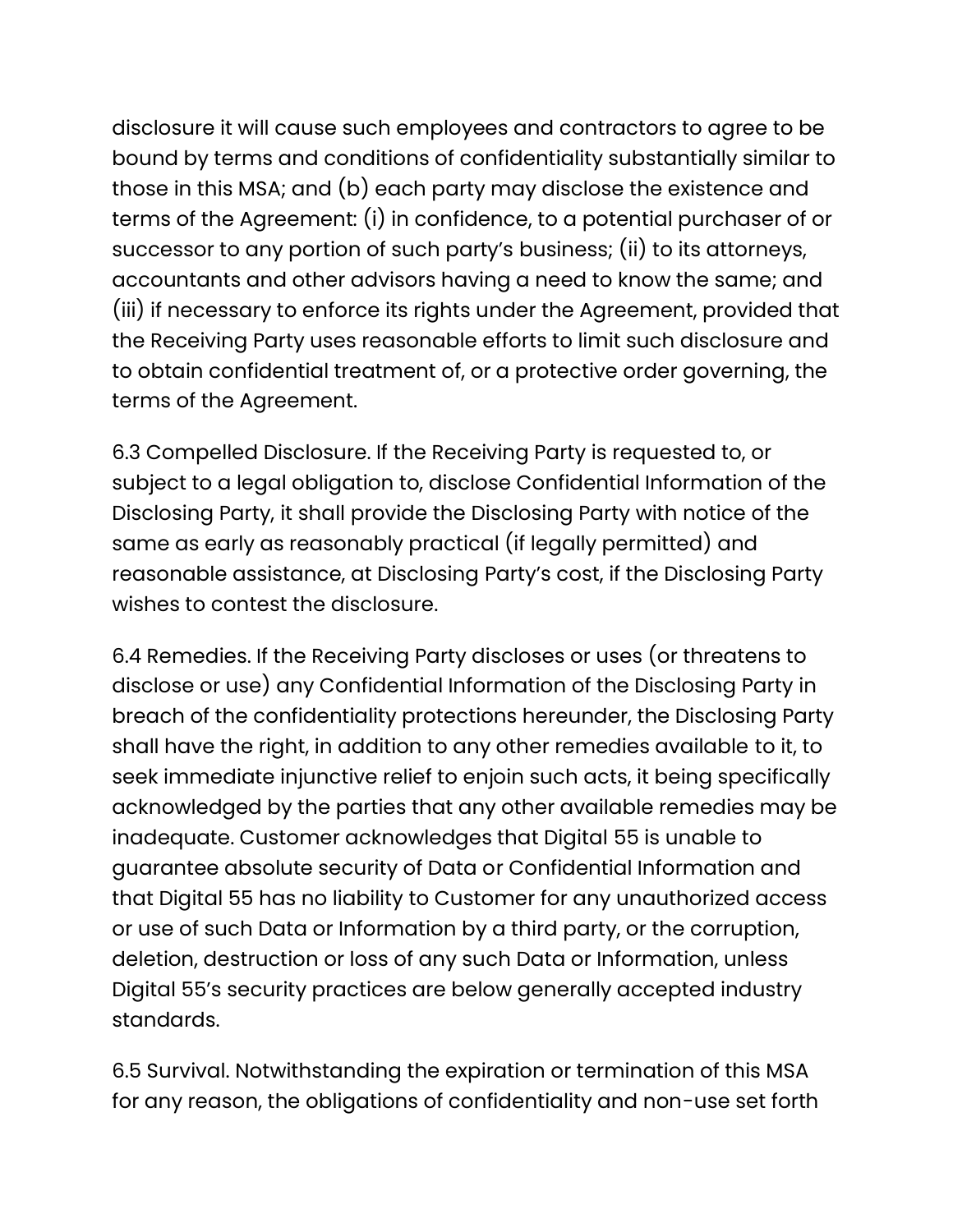in this Section shall extend for a period of five years after such expiration or termination, except with respect to either party's trade secrets or to audit reports and findings belonging to Digital 55's third party datacenters, all of which shall be held in confidence indefinitely.

#### WARRANTIES & DISCLAIMERS

7.1 Mutual Warranties. Each party represents and warrants that: it has the legal power to enter into the Agreement; the signatory hereto has the authority to bind the applicable organization; and when executed and delivered, the Agreement will constitute the legal, valid, and binding obligation of each party, enforceable in accordance with its terms.

7.2 Digital 55 Warranties. Digital 55 represents and warrants that: (a) the functionality of the Platform will not be materially decreased during the Term; (b) it will utilize software and other security means designed to prevent the Platform from containing or transmitting Malicious Code; (c) it owns or otherwise has sufficient rights in the Platform and Products to grant to Customer the rights to use the Platform and Products granted herein; and (d) the Services will be performed in a professional and workmanlike manner in accordance with generally accepted industry standards.

7.3 Customer Warranties. Customer represents and warrants that:  $(a)$ the Data does not and will not infringe on any copyright, patent, trade secret or other proprietary right held by any third party and was not and will not be gathered or used by Customer in a manner that violates Applicable Law; (b) it will not use the Platform or any Product in a manner that violates Applicable Law; and (c) it will not upload to or send through the Platform or any Product any social security numbers, passport numbers, financial account numbers, or credit card information (as contemplated by the Payment Card Industry Data Security Standards), post, publish or transmit any text, graphics, or material that: (i) is false or misleading; (ii) is defamatory; (iii) invades another's privacy; (iv) is obscene, pornographic, or offensive; (v)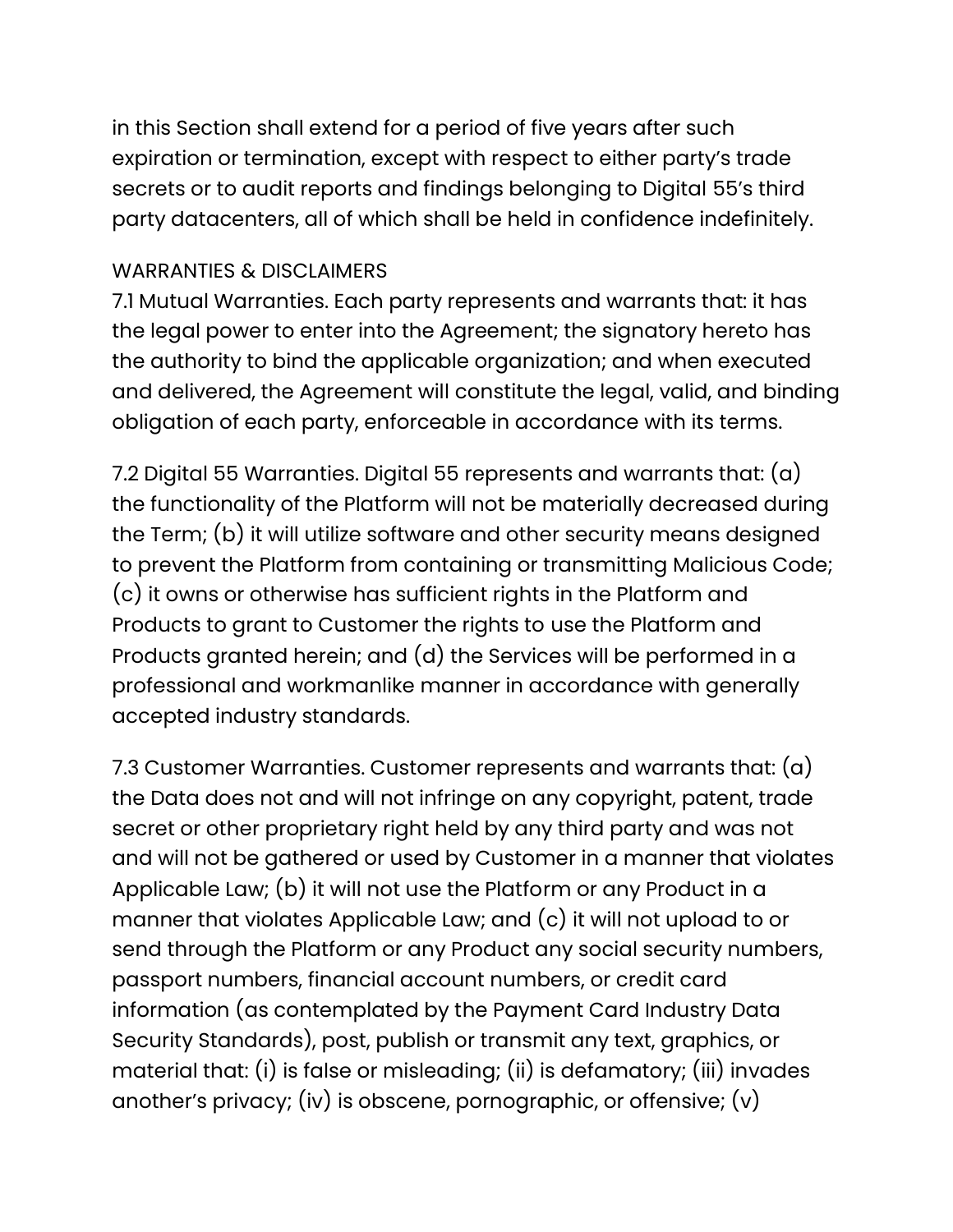promotes bigotry, racism, hatred or harm against any individual or group; (vi) infringes another's rights, including any intellectual property rights; or (vii) violates, or encourages any conduct that would violate, any applicable law or regulation or would give rise to civil liability, send unsolicited email, junk mail, "spam," or chain letters, or promotions or advertisements for products or services. Any violations under this section may result in account termination for cause as expressly allowed in Section 10.3 of this Agreement.

7.4 Digital Millennium Copyright Act Compliance. Customer represents and warrants that: You will only upload, post, submit or otherwise transmit data and/or files: (i) that you have the lawful right to use, copy, distribute, transmit, or display; or (ii) that does not infringe the intellectual property rights or violate the privacy rights of any third party (including, without limitation, copyright, trademark, patent, trade secret, or other intellectual property right, or moral right or right of publicity). Digital 55 has adopted and implemented a policy that permits the deletion of files that violate this policy, and that permits the termination in appropriate circumstances of the accounts of users who repeatedly infringe or are believed to be or are charged with repeatedly infringing the rights of copyright holders. Any violations under this section may result in account termination for cause as expressly allowed in Section 10.3 of this Agreement.

7.5 Canadian Anti-Spam Legislation (CASL). Customer acknowledges it is their obligation to conform to CASL regulations. To that end, customer agrees explicitly to abide by all provisions of the Canadian Law relative to email including its obligations to (a) Email only to individuals in Canada who have strictly opted-in to receive communications (Email, SMS, or otherwise) from Customer; (b) Retain specific and detailed records associated with that Customer opt-in including Opt-In Time, Opt-In Date, Opt-In Type, Opt-In Method, Opt-In Source, Proof of direct relationship of the opt-in; (c) Promptly honor requests for opt-in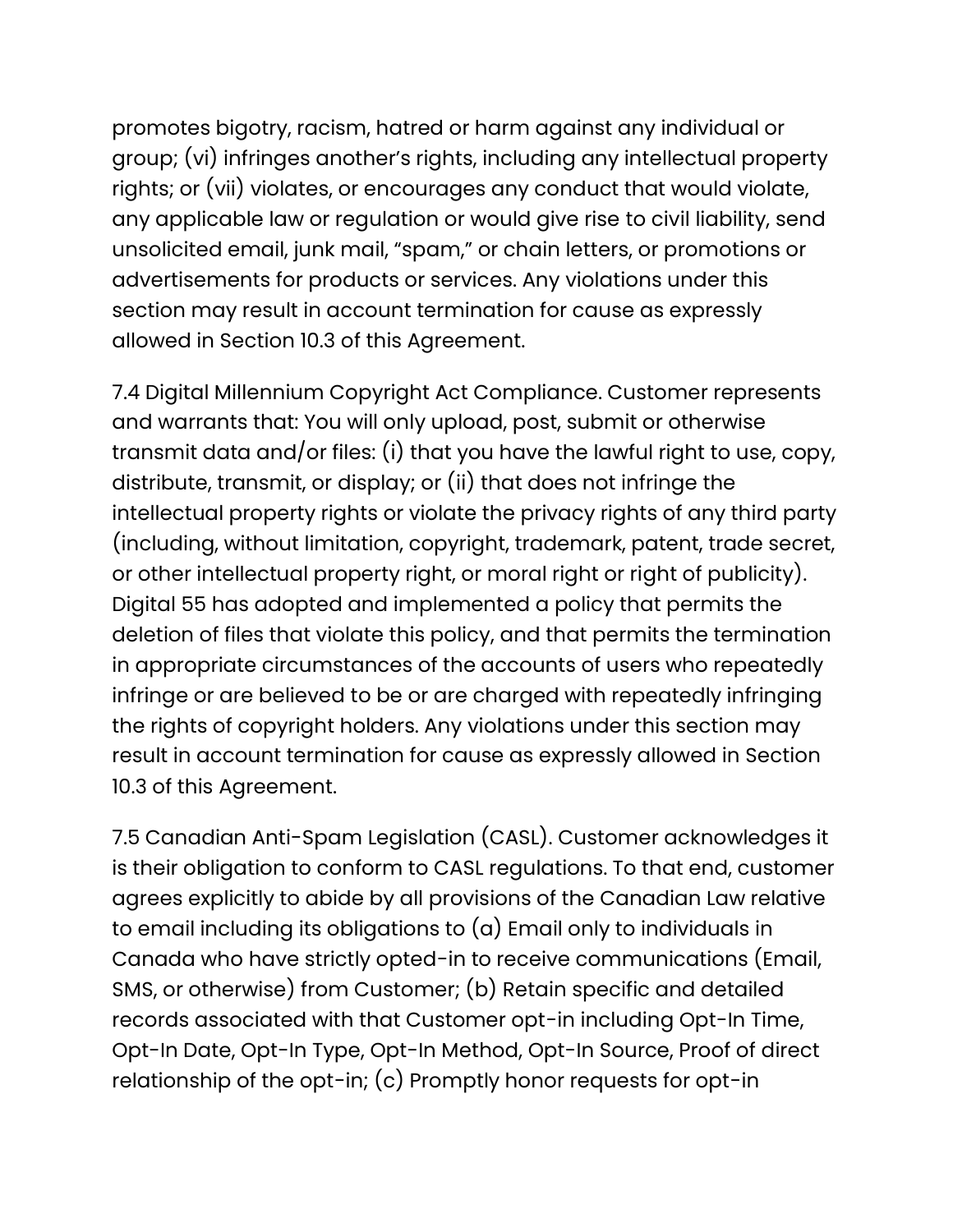information and promptly honor opt-out (unsubscribe) requests; (d) Reconfirm the direct relationship with the client via opt-in every 12 months. Any violations under this section may result in account termination for cause as expressly allowed in Section 10.3 of this Agreement.

Further, in addition to the Indemnification provision in Section 8 below, Customer further acknowledges that it is solely responsible for conforming to CASL regulations and accordingly indemnifies Digital 55 against any breach of CASL that may be caused by Customer's use of the Digital 55 platform, including but not limited to the payment of any fines.

7.6 Disclaimer. EXCEPT AS OTHERWISE SPECIFICALLY PROVIDED HEREIN AND TO THE MAXIMUM EXTENT PERMITTED BY LAW, Digital 55 EXPRESSLY DISCLAIMS ANY AND ALL WARRANTIES, CONDITIONS, REPRESENTATIONS, AND GUARANTEES WITH RESPECT TO THE SERVICES, PLATFORM AND PRODUCTS, WHETHER EXPRESS OR IMPLIED, ARISING BY LAW, USAGE OF TRADE, COURSE OF DEALING OR COURSE OF PERFORMANCE, PRIOR ORAL OR WRITTEN STATEMENTS, OR OTHERWISE, INCLUDING, WITHOUT LIMITATION, ANY WARRANTY OF MERCHANTABILITY OR FITNESS FOR A PARTICULAR PURPOSE. Digital 55 DOES NOT WARRANT THE PERFORMANCE OR RESULTS CUSTOMER MAY OBTAIN BY RECEIVING THE SERVICES OR USING THE PLATFORM OR ANY PRODUCT. NO REPRESENTATION OR OTHER AFFIRMATION OF FACT, INCLUDING, WITHOUT LIMITATION, STATEMENTS REGARDING CAPACITY, SUITABILITY FOR USE OR PERFORMANCE OF THE PLATFORM OR ANY PRODUCT, NOT CONTAINED IN THIS AGREEMENT SHALL BE DEEMED TO BE A WARRANTY BY Digital 55.

# INDEMNIFICATION

8.1 By Digital 55. Digital 55 shall defend, indemnify and hold Customer, its Affiliates, and their respective officers, directors, agents and employees, harmless against any loss, damage or costs (including reasonable attorneys' fees) ("Losses") incurred in connection with any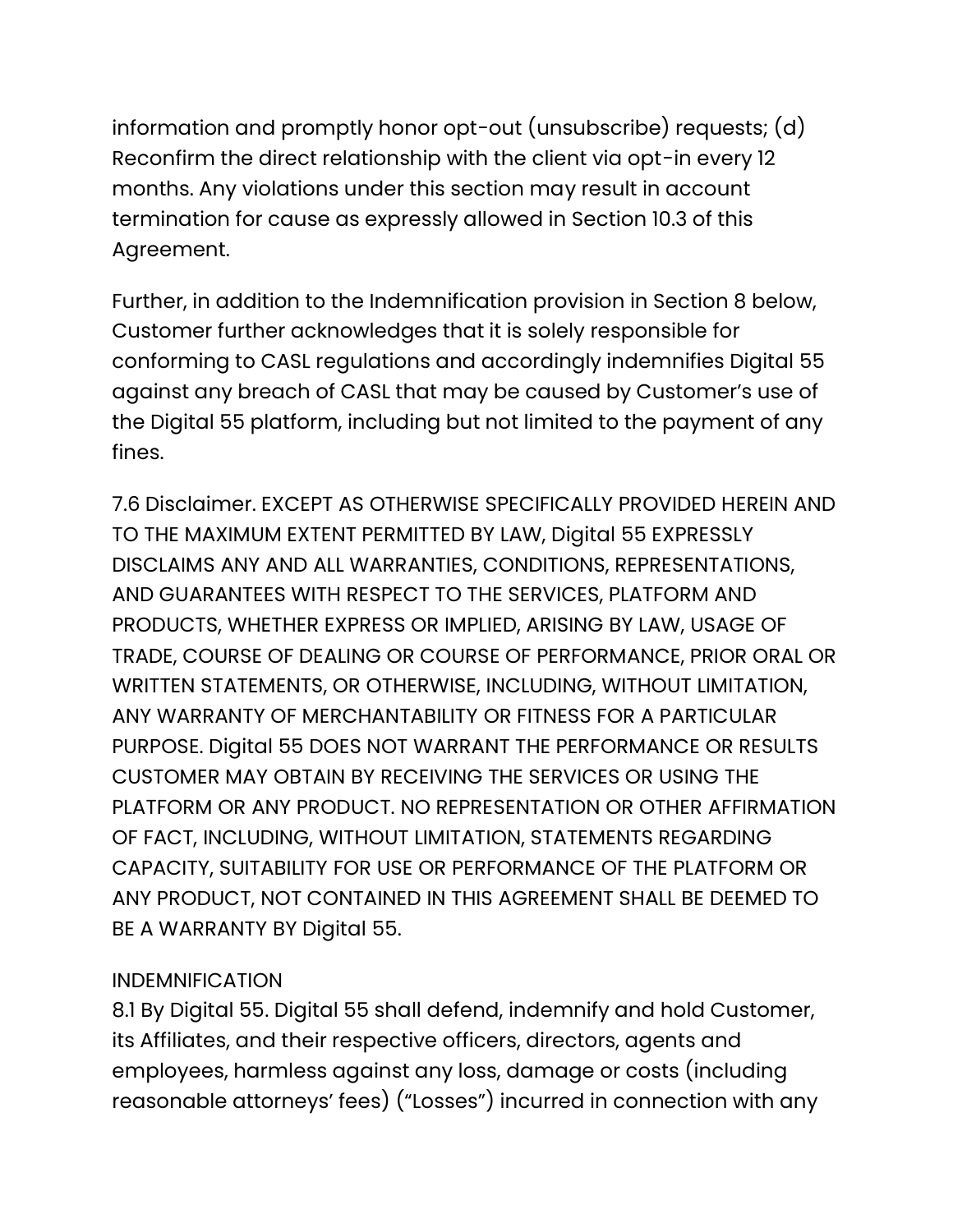claim, demand, suit or proceeding ("Claim") made or brought against Customer by a third party relating to: (a) Digital 55's violation of Applicable Law in (i) providing the Services or (ii) making the Platform and/or Products available to Customer; (b) negligent acts or omissions of Digital 55 resulting in a breach of the confidentiality obligations set forth in Section 6; and/or (c) Customer's use of the Platform or any Product in a manner permitted by the Agreement that infringes the intellectual property rights of such third party; provided, however, that Digital 55 shall have no such indemnification obligation if the Claim relates (i) to a third-party Product made available through the Platform or (ii) to use of the Platform or an Digital 55 Product in combination with Data, Marks, software, data products, processes, or materials not provided by Digital 55 and the infringement would not have occurred but for the combination.

8.2 By Customer. Customer shall defend, indemnify, and hold Digital 55, its Affiliates, and their respective officers, directors, agents and employees, harmless against any Loss incurred in connection with any Claim made or brought against Digital 55 by a third party alleging that: (a) Customer has used the Platform or any Product in a way that violates Applicable Law or the Agreement; and (b) Data, and/or any materials provided to Digital 55 necessary to perform the Services, infringe upon or violate the intellectual property, privacy, or other rights of a third party.

8.3 Procedure. As an express condition to the indemnifying party's obligation under this Section 8, the party seeking indemnification must: (a) promptly notify the indemnifying party in writing of the applicable Claim for which indemnification is sought; provided, however, that any delay in notification shall not relieve the indemnifying party of its obligations hereunder except to the extent that the delay materially impairs its ability to defend the applicable Claim or perform its indemnification obligations hereunder; and (b) provide the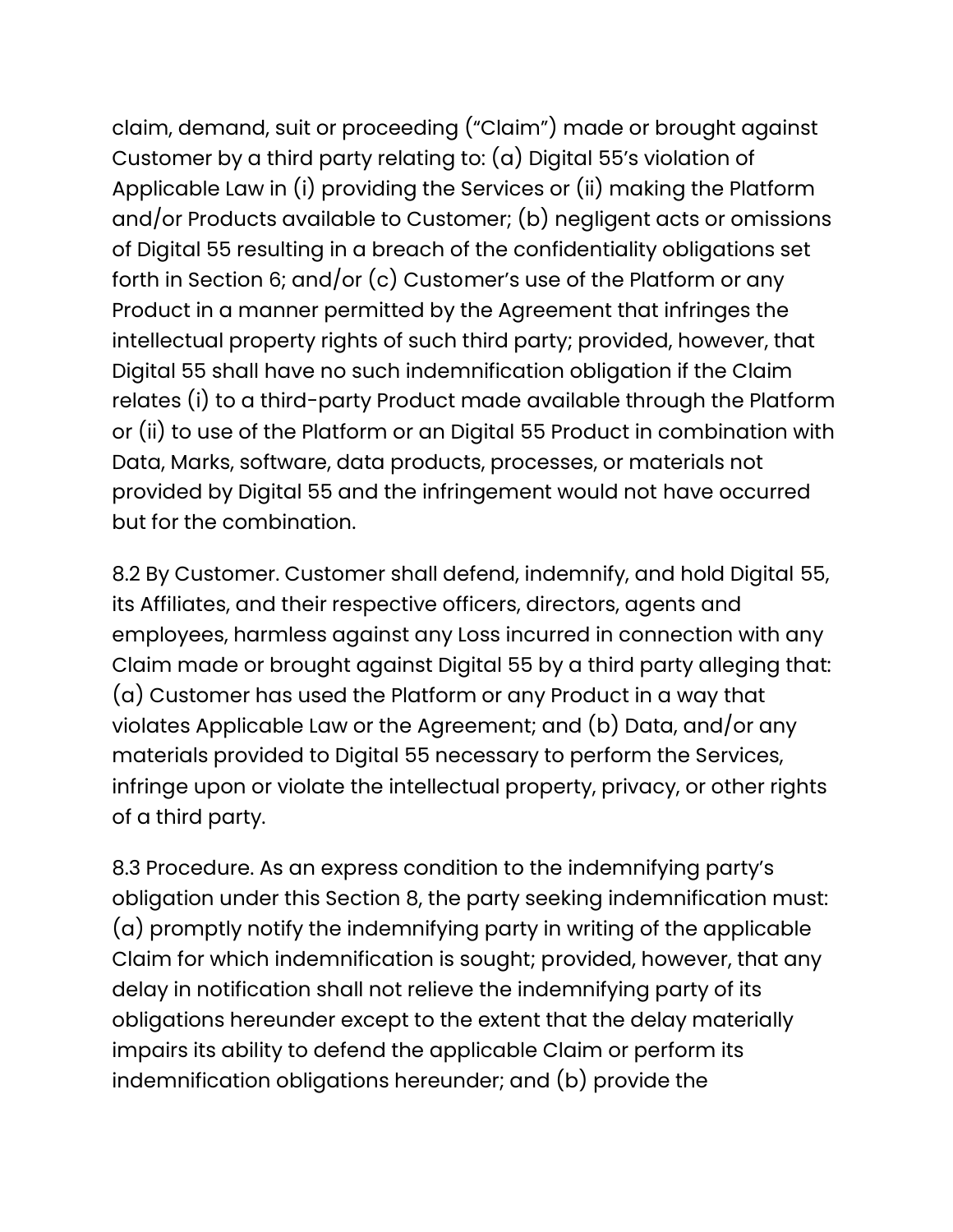indemnifying party with all non-monetary assistance, information and authority reasonably required for the indemnifying party to defend and settle such Claim. The indemnifying party may select counsel of its choice to defend the Claim and direct the course of any litigation or other disputed proceedings concerning the Claim. The indemnified party may select its own counsel and direct its own defense of a Claim if it chooses to do so, but it must bear the costs of its own counsel and any activities in any disputed proceeding conducted by counsel of its choosing. The indemnifying party may settle any Claim, with the consent of the indemnified party, such consent not to be unreasonably withheld, conditioned, or delayed.

#### LIABILITY LIMITATIONS

9.1 LIMITATION OF LIABILITY. EXCEPT WITH RESPECT TO THE INDEMNIFICATION OBLIGATIONS SET FORTH IN SECTION 8, IN NO EVENT SHALL EITHER PARTY'S LIABILITY ARISING OUT OF OR RELATED TO THE AGREEMENT, WHETHER IN CONTRACT, TORT OR UNDER ANY OTHER THEORY OF LIABILITY, EXCEED THE AGGREGATE SUMS PAID BY CUSTOMER HEREUNDER IN THE 12 MONTHS PRECEDING THE INCIDENT GIVING RISE TO LIABILITY; PROVIDED, HOWEVER, THAT IN NO EVENT SHALL CUSTOMER'S LIABILITY TO Digital 55 BE LESS THAN THE SUM OF ALL OUTSTANDING FEES AND EXPENSES OWED BY CUSTOMER OR ANY CUSTOMER AFFILIATE PLUS ALL INTEREST AND COLLECTION COSTS ASSOCIATED THEREWITH. NOTWITHSTANDING THE FOREGOING, CUSTOMER'S EXCLUSIVE REMEDY, AND Digital 55'S ENTIRE LIABILITY, FOR ANY BREACH OF THE WARRANTIES IN SECTION 7.2(D) IS LIMITED TO RE-PERFORMANCE OF THE SERVICES. IF Digital 55 IS UNABLE TO RE-PERFORM THE SERVICES AS WARRANTED WITHIN 30 DAYS OF RECEIPT OF WRITTEN NOTICE OF BREACH, CUSTOMER SHALL BE ENTITLED TO RECOVER THE FEES PAID TO Digital 55 FOR THE DEFICIENT SERVICES.

9.2 EXCLUSION OF CONSEQUENTIAL AND RELATED DAMAGES. IN NO EVENT SHALL EITHER PARTY HAVE ANY LIABILITY TO THE OTHER PARTY FOR ANY INDIRECT, INCIDENTAL, PUNITIVE, CONSEQUENTIAL, EXEMPLARY, OR SPECIAL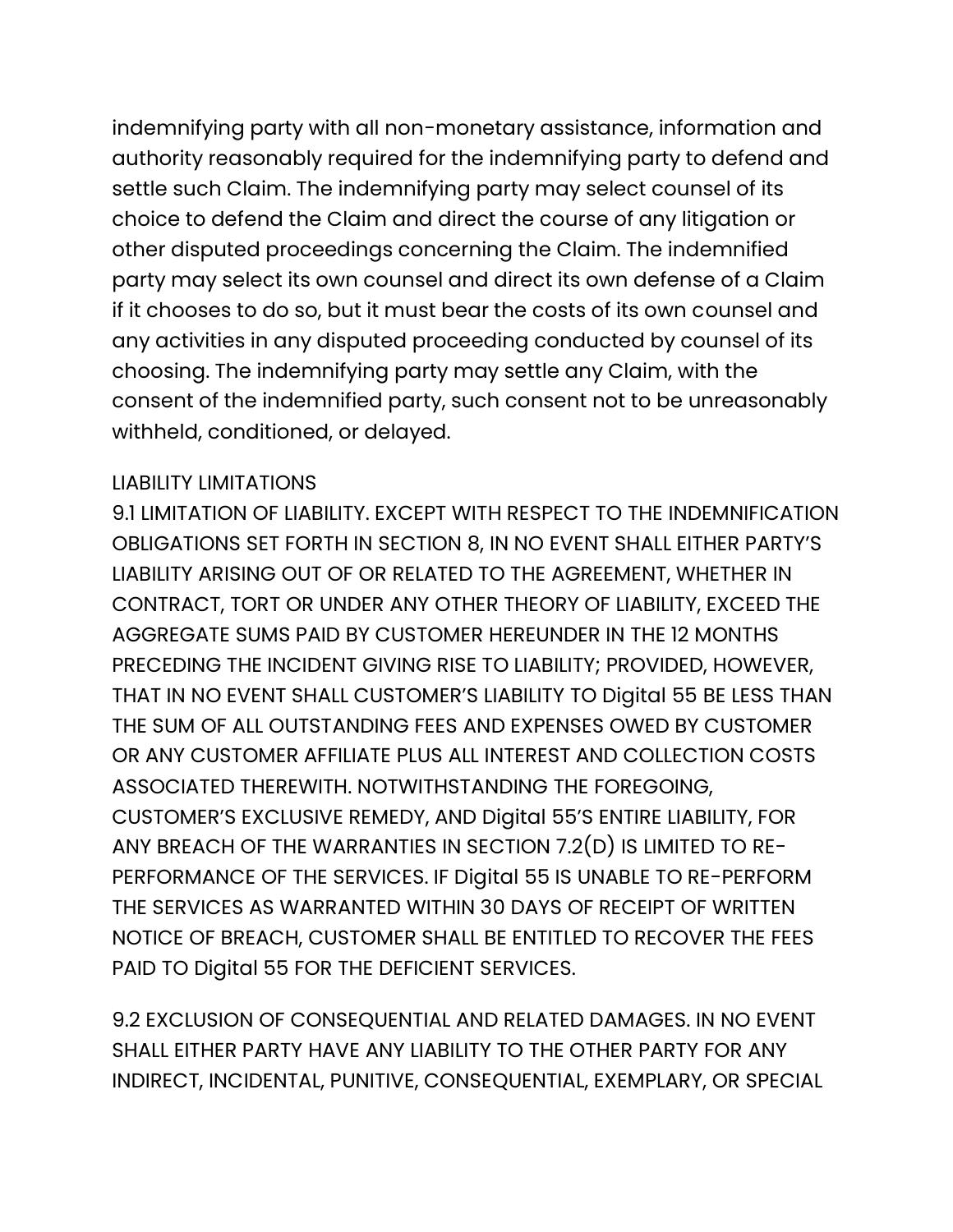DAMAGES OF ANY KIND OR NATURE HOWEVER CAUSED (INCLUDING BUT NOT LIMITED TO LOST PROFITS AND LOSS OF GOODWILL), WHETHER IN CONTRACT, TORT OR UNDER ANY OTHER THEORY OF LIABILITY, WHETHER OR NOT THE PARTY HAS BEEN ADVISED OF THE POSSIBILITY OF SUCH DAMAGES.

## TERM & TERMINATION

10.1 Term of MSA. This MSA commences on the Effective Date and continues until the termination or expiration of all Subscription Terms specified in all Proposals and/or of the terms specified in all SOWs (the "Term").

10.2 Term of Subscriptions. Subscriptions to the Platform or a Product commence on the Start Date and continue for the Subscription Term specified in the applicable Proposal or Subscription. Unless otherwise set forth in an Proposal or Subscription, subscriptions shall automatically renew for additional periods of one year for the fees set forth in the applicable Proposal or Subscription unless either party gives the other notice of non-renewal at least 30 days prior to the end of the then-current Subscription Term.

10.3 Termination; Surviving Provisions. Digital 55 may, at our sole discretion, terminate your account or your access to your account or use of the Site or the Product(s), disable your account or disable access to the Site or the Product(s), remove all or a portion of your contacts and content, cancel or suspend any of your events, or put your account on inactive status, in each case at any time, with or without cause, with or without notice and without refund.

We shall have no liability to you or any third party because of such termination or action, except that we will refund a pro rata portion of any prepaid amounts if we terminate you without cause.

After termination, you shall process all unsubscribe requests within 30 days of your last email campaign. Upon request within 30 days of your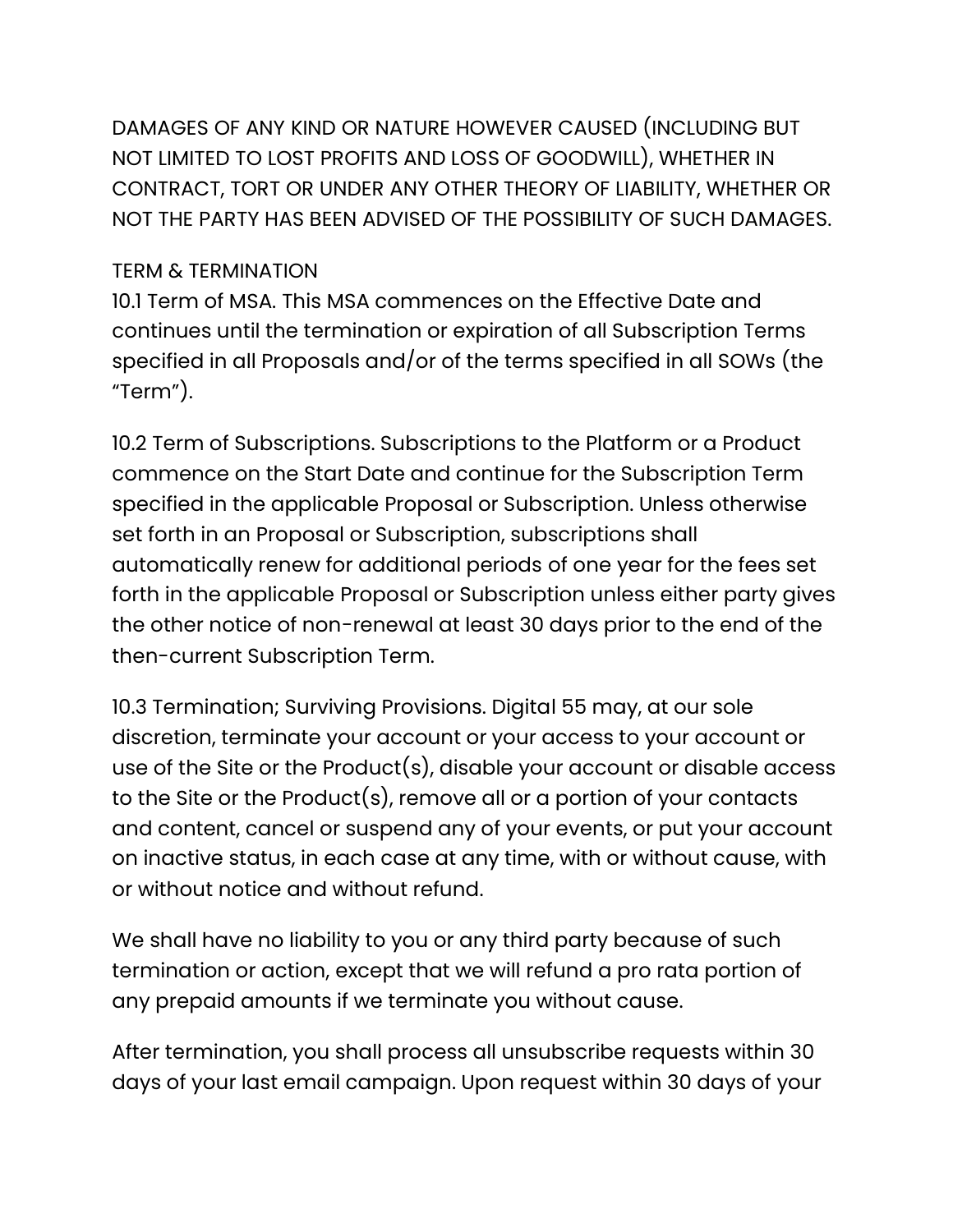termination, we will provide the list of unsubscribe requests from your account to you. Under the CAN-SPAM Act and Canada's Anti-Spam Legislation, you acknowledge that you are responsible for maintaining and honoring the list of unsubscribe requests following termination of your account and this Agreement.

If your account is classified (at our sole discretion) as inactive for over 120 days, we have the right to permanently delete any of your contacts and content.

10.4 Surviving Provisions. Section 1 and Sections 4 through 11 shall survive any termination or expiration of this Agreement, regardless of the cause of termination.

# GENERAL PROVISIONS

11.1 Relationship of the Parties; Third Party Beneficiaries. The Agreement does not create a partnership, franchise, joint venture, agency, fiduciary, or employment relationship between the parties. Unless otherwise provided in an Addendum, there are no third-party beneficiaries to the Agreement.

11.2 Force Majeure. Neither party is responsible for delays or failures to perform its responsibilities under the Agreement due to causes beyond its reasonable control, including but not limited to acts of God, acts of government, flood, fire, earthquakes, tornadoes, civil unrest, acts of terror, strikes or other labor problems, computer, telecommunications, internet service provider or hosting facility failures or delays involving hardware, software or power systems, Malicious Code, denial of service attacks, and inability to obtain energy (each a "Force Majeure Event"); provided, however, that it will resume performance as soon as reasonably practicable.

11.3 Notices. Any notice, request, approval or written consent required under the Agreement shall be sufficiently given if in writing and delivered in person or mailed (certified or registered mail, return receipt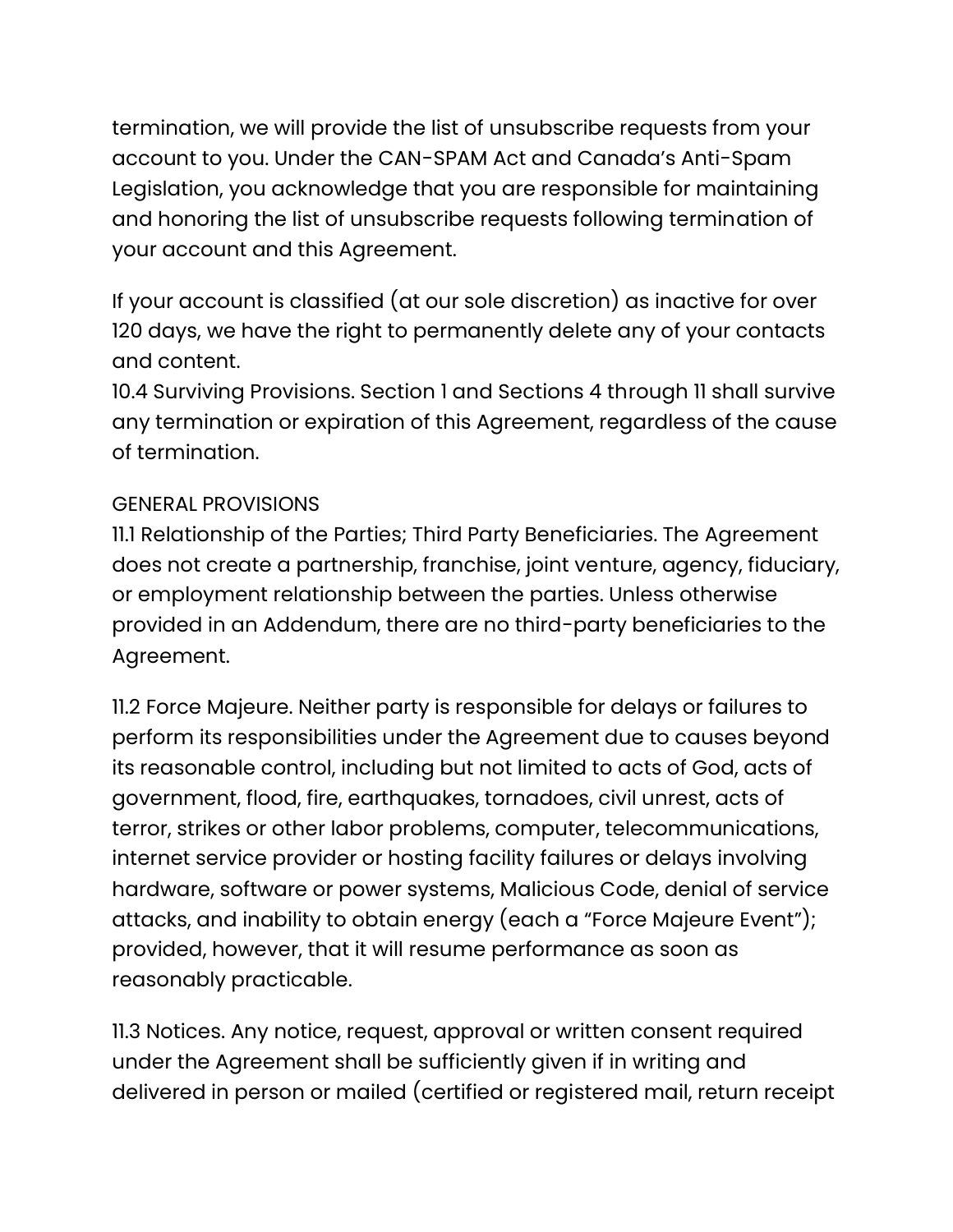requested) by one party to the other at the address set forth on the first page hereof or to such other address as the recipient may subsequently furnish in writing to the sender. Notices to Digital 55 shall be addressed to the attention of its General Counsel. Notices to Customer shall be addressed to Customer's signatory of this MSA unless otherwise designated in writing. Notice shall be effective upon receipt.

11.4 Waiver and Cumulative Remedies. No failure or delay by either party in exercising any right under the Agreement shall constitute a waiver of that right. Other than as expressly stated herein, the remedies provided herein are in addition to, and not exclusive of, any other remedies of a party at law or in equity.

11.5 Severability. Any provision of the Agreement which is prohibited and unenforceable in any jurisdiction shall, as to such jurisdiction, be ineffective to the extent of such prohibition or unenforceability without (a) invalidating the remaining provisions hereof if the essential provisions of the Agreement for each party remain valid, binding, and enforceable, or (b) affecting the validity or enforceability of such provisions in any other jurisdiction.

11.6 Assignment. Neither party may assign the Agreement or any of its rights or obligations hereunder, whether by operation of law or otherwise, without the prior written consent of the other party (not to be unreasonably withheld, conditioned, or delayed). Notwithstanding the foregoing, either party may assign the Agreement in its entirety (including all Proposals and SOWs), without consent of the other party, in connection with a merger, acquisition, corporate reorganization, or sale of all or substantially all of its assets not involving a direct competitor of the other party. Any attempt by a party to affect an assignment in breach of this Section shall be void. Subject to the foregoing, the Agreement shall bind and inure to the benefit of the parties, their respective successors and permitted assigns.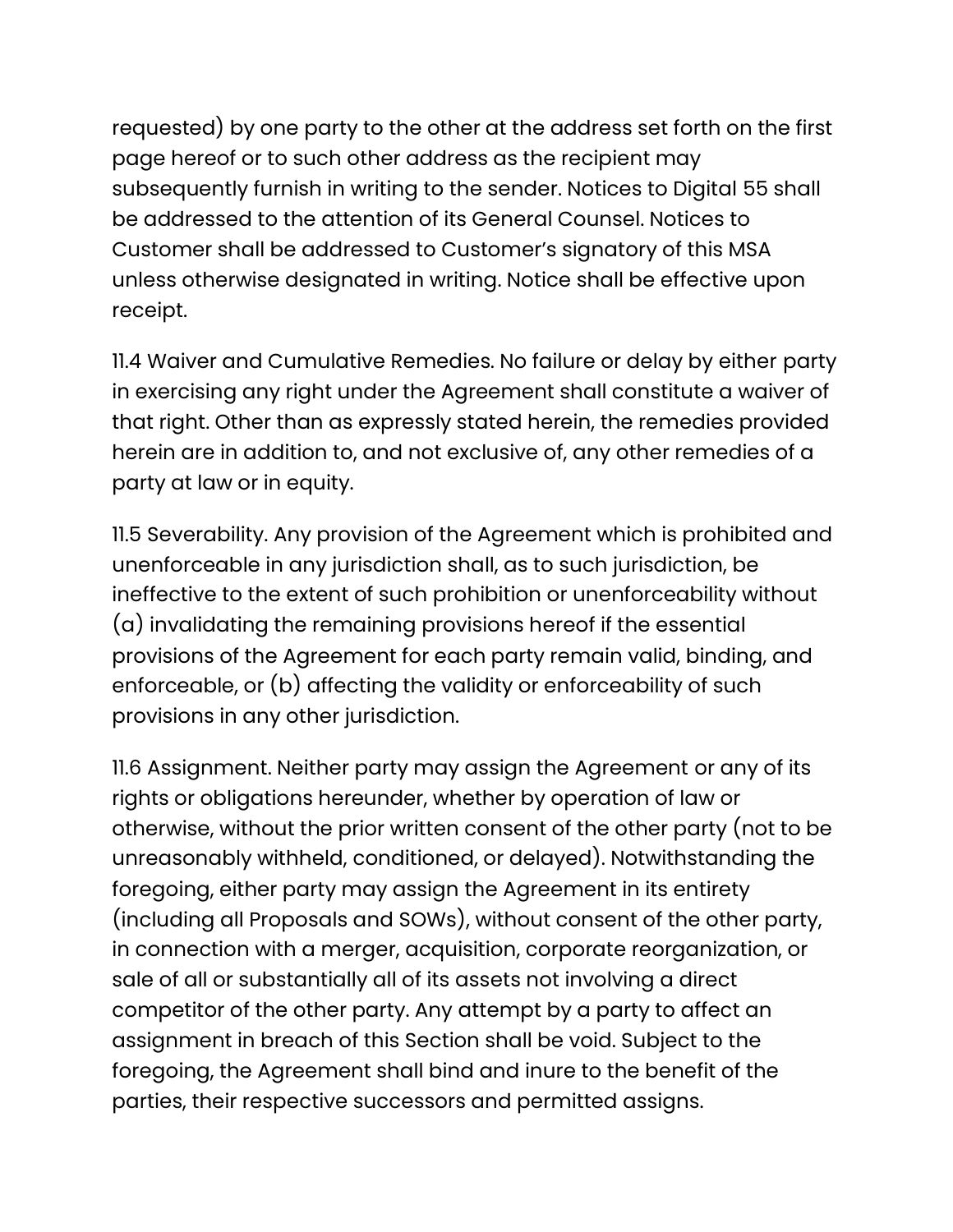11.7 Governing Law; Venue; JURY TRIAL WAIVER. The Agreement, and all claims arising out of or relating to its subject matter, shall be exclusively governed by and construed under the internal laws of the State of Ohio, without regard to its conflicts of laws rules. Each party consents to the exclusive jurisdiction of the state and federal courts located in Lucas County, Ohio to adjudicate any claim arising out of or relating to the Agreement or its subject matter. EACH PARTY WAIVES ANY RIGHT TO JURY TRIAL IN CONNECTION WITH ALL CLAIMS ARISING OUT OF OR RELATING TO THIS AGREEMENT OR ITS SUBJECT MATTER.

11.8 Attorneys' Fees. If either party hereto files a legal proceeding arising out of or relating to the Agreement or its subject matter, the prevailing party (as adjudged by a court or other fact finder) shall be entitled to an award of all costs and expenses incurred in connection with such proceeding, including but not limited to reasonable attorneys' fees and expert witness fees.

11.9 Entire Agreement. The Agreement, as defined herein, constitutes the entire agreement between the parties with respect to the subject matter set forth in the Proposals and SOWs executed by the parties during the Term, and supersedes all prior and contemporaneous agreements, proposals or representations, written or oral, concerning its subject matter. No modification, amendment, or waiver of any provision of the Agreement shall be effective unless in writing and signed by both parties hereto. To the extent of any conflict or inconsistency between the provisions in the body of this MSA and any Addendum, Exhibit, Proposal, or SOW, the terms of this MSA shall prevail unless expressly stated otherwise in such Addendum, Exhibit, Proposal, or SOW. Notwithstanding any language to the contrary therein, no terms or conditions stated in a Customer purchase order or in any other Customer order documentation (excluding Proposals and SOWs) shall be incorporated into or form any part of the Agreement, and all such terms or conditions shall be null and void. The language used in this